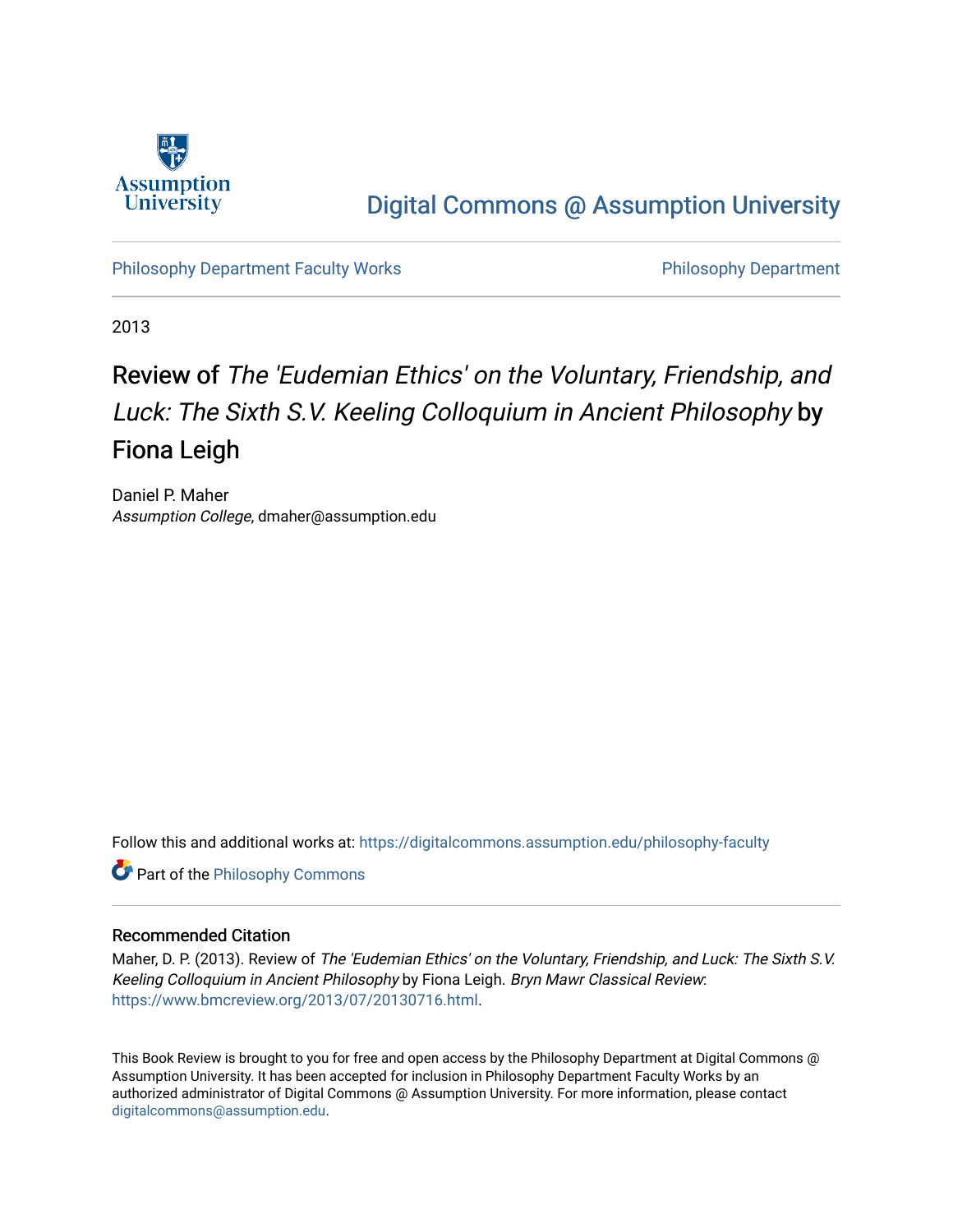# Bryn Mawr Classical Review BMCR

## [BMCR 2013.07.16](http://www.bmcreview.org/2013/07/20130716.html) on the BMCR blog

## Bryn Mawr Classical Review 2013.07.16

## **Fiona Leigh (ed.),** *The 'Eudemian Ethics' on the Voluntary, Friendship, and Luck: The Sixth S.V. Keeling Colloquium in Ancient Philosophy. Philosophia Antiqua, 132***. Leiden; Boston: Brill, 2012. Pp. xxix, 197. ISBN 9789004225367. \$144.00.**

## **Reviewed by Daniel P. Maher, Assumption College (dmaher@assumption.edu)**

## **[Preview](http://books.google.com/books?id=XgHY1yq-WyIC)**

The Sixth S.V. Keeling Colloquium was organized by Robert Heinaman and held in 2006 at University College London ("2005" on page xxiv appears to be a slip). In 2009, Brill published papers from the Seventh Keeling Colloquium (*Particulars in Greek Philosophy*, ed. R. W. Sharples), and it is not clear why this collection from the earlier colloquium did not appear until 2012. Whatever may have delayed the book, its arrival is most welcome. The essays contained here will surely stimulate interest in the *Eudemian Ethics* (hereafter *EE*"), which has recently been translated and published in complete form for the first time *twice*, as it were, by Anthony Kenny in 2011 (Oxford) and by Brad Inwood and Raphael Woolf in 2013 (Cambridge). In the volume under review, each of the five essays targets an important but relatively circumscribed issue, and together they should convince anyone of the desirability of fresh and serious investigation of the *EE*.

To varying degrees, these essays explore differences between Aristotle's Eudemian and Nicomachean texts, and they do so primarily "from the bottom up", i.e. on the basis of close textual analysis rather than on the basis of claims that a distinctive or integrated "Eudemian" project somehow leads Aristotle to positions that differ from what we find in the *Nicomachean Ethics* (hereafter "*NE*"). Indeed, apart from a quick sketch in the introduction (by Fiona Leigh and Brad Inwood), there is little effort toward a comprehensive view of *EE*, and certainly the essays do not pretend to "cover" the whole text. Instead, we have one essay on the voluntary, one on good will in friendship, two on self-sufficiency and friendship, and one on good fortune in relation to excellence and happiness. The two essays on self-sufficiency are periodically engaged with one another, but otherwise the papers show no signs of belonging to the same colloquium. They are published without the professional responses that were provided at the colloquium.

The center of gravity in this volume is established by the two essays treating selfsufficiency and friendship: "With Mirrors or Without? Self-Perception in *Eudemian Ethics* VII.12", by Mary Margaret McCabe, and "The Pleasure of Thinking Together: Prolegomenon to a Complete Reading of *EE* VII.12", by Jennifer Whiting. Each provides a detailed reading of Aristotle's aporia concerning whether the self-sufficient human being will have friends. Whereas McCabe sees Aristotle asserting "man's failure to be self-sufficient" (53) and emphasizing the joint activity of friendship as properly human, in distinction from the best divine life (64), Whiting argues that such a reading removes rather than solves the aporia because it makes a friend necessary for achieving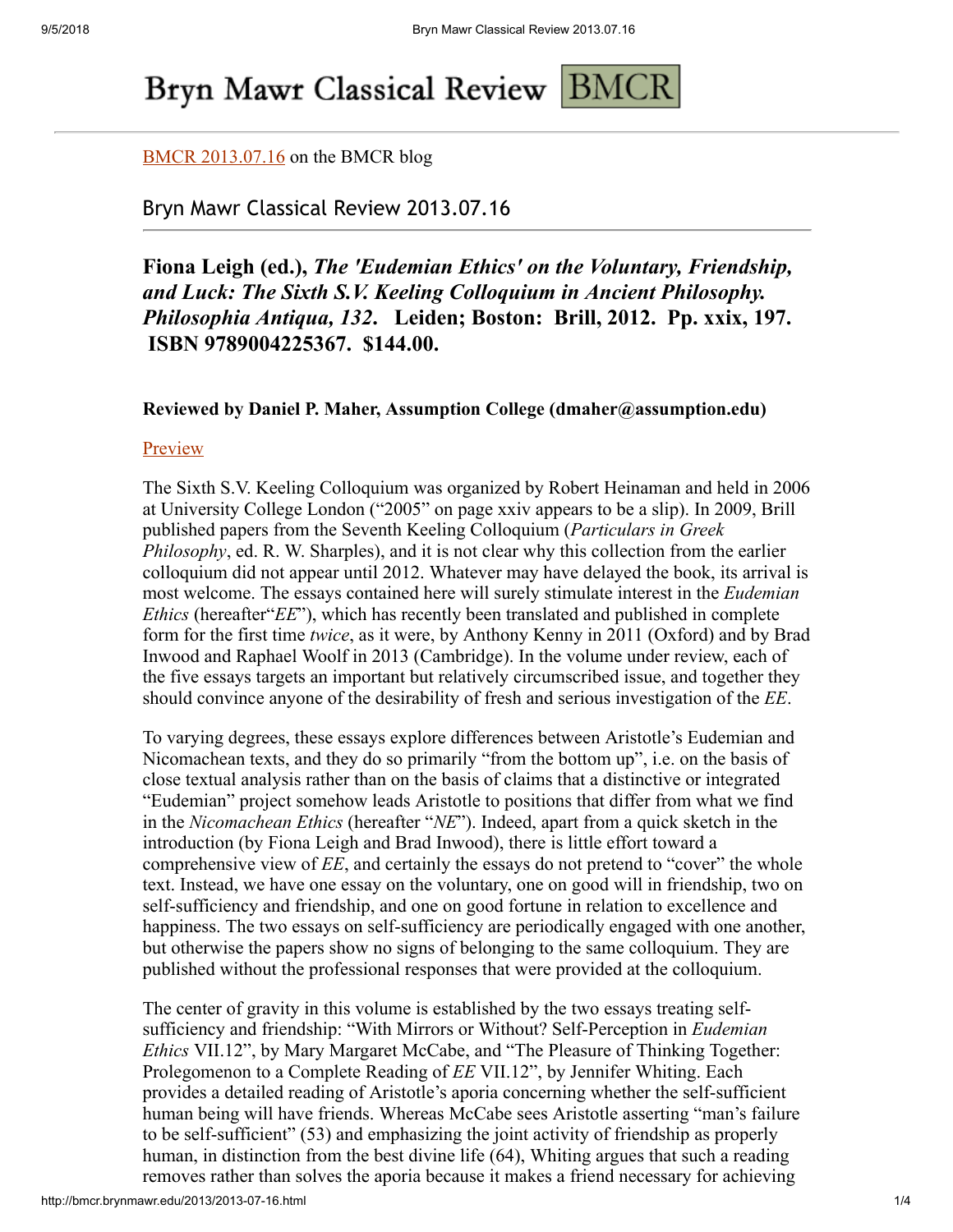#### 9/5/2018 Bryn Mawr Classical Review 2013.07.16

one's end. According to Whiting, the self-sufficient agent takes pleasure in the "experiences and actions of her friend", and this pleasure (rather than any genuine *need*) explains why she wants to live and act with friends. Yet this does not become a friendship on account of pleasure (*dia hêdonên*) because the pleasure in question is the pleasure proper to virtue (81). In a later passage, Whiting seems to reformulate her view: these are friends primarily on account of virtue but *also* on account of pleasure (99-100). It is fascinating to follow two opposed, careful readings of this troubled and troublesome text.

To return for a moment to McCabe's essay: she understands Aristotle to be making a teleological argument according to which human fulfillment lies in a kind of selfawareness attainable only in common with a friend. The requisite self- perception is not simply the "natural and immediate accompaniment of first-order perceiving" (68); that happens without effort. Nor is this self-perception achieved merely by observing a friend in actuality and as analogous to oneself; that might be the picture given in *NE*. According to McCabe, in *EE* Aristotle gives a more radical view of individual insufficiency to attain the human end. "God may be alone, but we are not: instead, in the best case, we actualise together with our friends" (64). Only in friendship, in "genuinely joint activity" (70), is it possible to perceive the self precisely as perceiving in a peculiar sense: not as a private awareness one friend achieves in parallel with another, but as a joint, reflective perception in a self that is somehow composed of both friends (73).

Whiting offers an alternative interpretation of the same text. In fact, she sees herself as undertaking two interdependent tasks: "that of establishing what text to read and that of making sense of this portion of the text as a whole" (82). Whiting reads *EE* VII.12 as a partial response to the *Philebus* and as best understood in light of *Metaphysics* XII, chapters 7 and 9, and Aristotle's doctrine from *De Anima* according to which "perceiving some object involves in some sense becoming *like* the object" (141 n. 110, Whiting's italics). The connection with *De Anima* is central but less fully developed than is the connection with *Metaphysics*. Whiting offers a division of the text and proceeds through it sequentially, discussing textual variants, providing a translation, and defending her interpretation. Once she begins parsing the text, it is no longer possible to read this as an ordinary essay; one must *study* it closely to follow her thorough consideration of an array of textual and interpretive possibilities. The result is demanding, but not quite bewildering. And there is no reason to blame Whiting for the complexity here; her paper is remarkable for its clarity. Nevertheless, it probably would have been helpful to present the text and translation in their entirety (whether at the beginning or in an appendix). At least this would facilitate comprehension when Whiting discusses one passage in relation to one or more other passages, which, as things stand, requires frequent flipping, now forward and now backward, to identify the texts in question.

Whiting's essay tips the scales at nearly eighty pages and will likely become a reference point for future scholarship on Aristotle's view of friendship. It certainly deserves that sort of prominence because of her patient analysis of conjectural readings and alternative interpretations. It is not quite clear to what she considers this a "prolegomenon": although she does leave some questions open, there is little that is tentative about her reading. Her textual reconstruction, translation, and interpretation form an impressive and valuable scholarly achievement. On more than one occasion in the Cambridge edition of *EE*, Inwood and Woolf note their indebtedness to discussions with her. Still, it would be unfortunate if her essay were to eclipse McCabe's, which presents an interpretation of "self-perception" that, even if it remains somewhat obscure, is more intriguing than the view of friendship to be found in Whiting's reading. On McCabe's view, union with a friend is utterly unlike anything else, but Whiting has an individualistic view of *koinônia* (135) and speaks of friends as "common objects of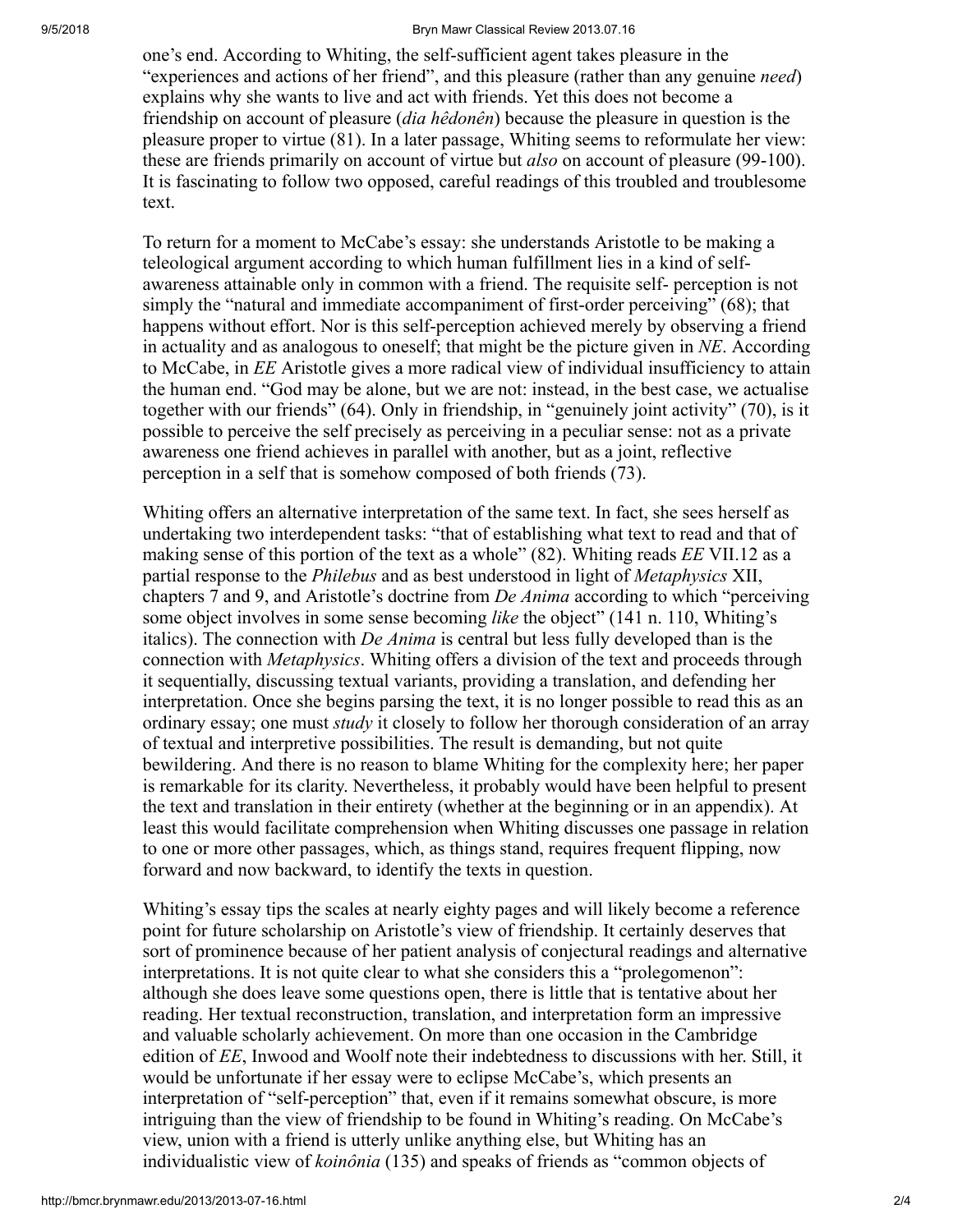#### 9/5/2018 Bryn Mawr Classical Review 2013.07.16

human perceiving and knowing" (124; cf. 89), as if a friend were little more than one of the pleasant objects lying in one's field of awareness. McCabe displays greater sensitivity to the phenomena that led Aristotle to devote so much attention to friendship, and it would have been nice to see McCabe's essay expanded to eighty pages as well.

Christopher Rowe's essay, "Aristotle's *Eudemian Ethics* on Loving People and Things", concentrates on good will (*eunoia*), which he understands (following Sarah Broadie's analysis of good will in *NE*) to have two possible senses. In the wide sense, good will involves "wishing good for another for his own sake" in the sense that one wishes what is genuinely good for someone, as distinct from merely wishing that the person be able to serve some advantage for oneself. In the narrow sense, good will involves "wishing good for another for his own sake" in the sense that one has this good will on account of who this person is and not due to some incidental feature of the person. The latter sense is clearly found in *EE*, and is proper to the primary form of friendship. Rowe's concern is to establish that in *EE* also, despite some indications to the contrary, Aristotle understands good will in the broader sense as integral to each of the three canonical senses of friendship. The key text is found in *EE* VII.7, in relation to which Rowe develops the distinction between loving the useful and pleasant things attainable from others and actually having good will for a person who is useful or pleasant. He then goes on to investigate how Aristotle understands it to be possible for one person to love another on account of that other person's excellence, which brings him to a brief consideration of the same themes occupying McCabe and Whiting.

The first essay in this book is "The *Eudemian Ethics* on the 'Voluntary,'" by David Charles, who contrasts Aristotle's analysis of *to hekousion* in *EE* with what we find in *NE* and with what is meant in ordinary English by *voluntary*. He argues that, according to the doctrine in *NE*, the term *hekousion* should not be translated as "voluntary" because Aristotle extends his term more widely (including actions performed under coercion) than is customary with the English term. Accordingly, Charles uses asterisks around the word *voluntary* (like so: \*voluntary\*) in order to indicate when he uses it as Aristotle uses *hekousion* in the two texts (a device that is not followed with perfect consistency: see 11). According to Charles, in *EE* "nature" figures prominently while "choice" is absent, but the reverse is true in *NE*. He works out the details of Aristotle's two treatments, arguing that in *EE* the agent or the agent's nature is conceived as "the sole and complete controller" of those actions that qualify as \*voluntary\*, whereas in *NE* agents have more limited control over their \*voluntary\* actions. Charles also tries to negotiate the differences between *EE* and *NE* on this score by reference to chapter eight of the common book *NE* V.

Friedemann Buddensiek's essay, "Does Good Fortune Matter? *Eudemian Ethics* on *Eutuchia*", is the most difficult essay to summarize and evaluate. Aristotle's text in *EE* VIII.2 could be described as dialectical, but also as evasive or even cryptic, and Buddensiek is willing to introduce features for which he finds no textual warrant. Buddensiek takes certain theses from the text as fixed points of reference (good fortune is non-rational, good fortune is somehow natural, those with good fortune have impulses that lead to success, and so on) and works through the logical possibilities for piecing together "what Aristotle may have thought" (179) about the relationship between good fortune and happiness. According to Buddensiek, good fortune *does* matter "insofar as it makes it easier to obtain some of those external goods that are required for *eudaimonia*" (160). Good fortune is consistent with and even conducive of happiness, but it is not essential for it. He articulates a sense of good fortune that is rooted in the nature of the individual, independent of gods and luck, but still we have no reason to think good fortune is closely connected with natural excellence although it is closely connected with virtuous actions (176–80).